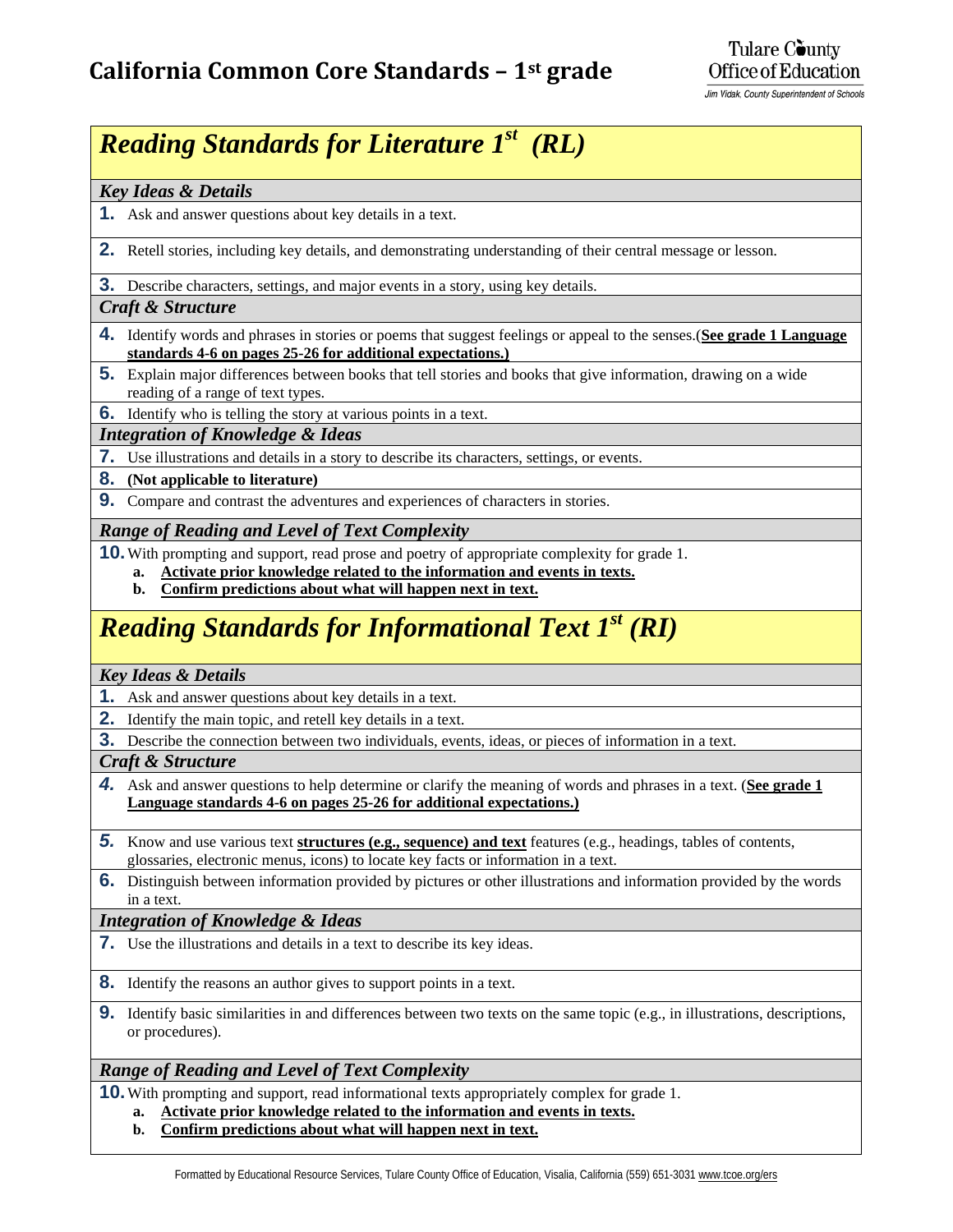Jim Vidak, County Superintendent of Schools

# *Reading Standards: Foundational Skills 1st (RF)*

### *Print Concepts*

**1.** Demonstrate understanding of the organization and basic features of print.

**a.** Recognize the distinguishing features of a sentence (e.g., first word, capitalization, ending punctuation.

### *Phonological Awareness*

- **2.** Demonstrate understanding of spoken words, syllables, and sounds (phonemes).
	- **a.** Distinguish long from short vowel sounds in spoken single-syllable words.
	- **b.** Orally produce single-syllable words by blending sounds (phonemes), including consonant blends.
	- **c.** Isolate and pronounce initial, medial vowel, and final sounds (phonemes) in spoken single-syllable words.
	- **d.** Segment spoken single-syllable words into their complete sequence of individual sounds (phonemes).

### *Phonics & Word Recognition*

- **3.** Know and apply grade-level phonics and word analysis skills in decoding words **both in isolation and in text.**
	- **a.** Know the spelling-sound correspondences for common consonant digraphs.
	- **b.** Decode regularly spelled one-syllable words.
	- **c.** Know final –e and common vowel team conventions for representing long vowel sounds.
	- **d.** Use knowledge that every syllable must have a vowel sound to determine the number of syllables in a printed word.
	- **e.** Decode two-syllable words following basic patterns by breaking the words into syllables.
	- **f.** Read words with inflectional endings.
	- **g.** Recognize and read grade-appropriate irregularly spelled words.

### *Fluency*

- **4.** Read with sufficient accuracy and fluency to support comprehension.
	- **a.** Read on-level text with purpose and understanding.
	- **b.** Read on-level text orally with accuracy, appropriate rate, and expression on successive readings.
	- **c.** Use context to confirm or self-correct word recognition and understanding, re-reading as necessary.

# *Writing Standards 1st (W)*

### *Text Types & Purposes*

- **1.** Write opinion pieces in which they introduce the topic or name the book they are writing about, state an opinion, supply a reason for the opinion, and provide some sense of closure.
- **2.** Write informative/explanatory texts in which they name a topic, supply some facts about the topic, and provide some sense of closure.
- **3.** Write narratives in which they recount two or more appropriately sequenced events, include some details regarding what happened, use temporal words to signal event order, and provide some sense of closure.

### *Production & Distribution of Writing*

### **4. (Begins in grade 2)**

- **5.** With guidance and support from adults, focus on a topic, respond to questions and suggestions from peers, and add details to strengthen writing as needed.
- **6.** With guidance and support from adults, use a variety of digital tools to produce and publish writing, including in collaboration with peers.

### *Research to Build & Present Knowledge*

- **7.** Participate in shared research and writing projects *(e.g., explore a number of "how-to" books on a given topic and use them to write a sequence of instructions*).
- **8.** With guidance and support from adults, recall information from experiences or gather information from provided sources to answer a question.
- **9. (Begins in grade 4)**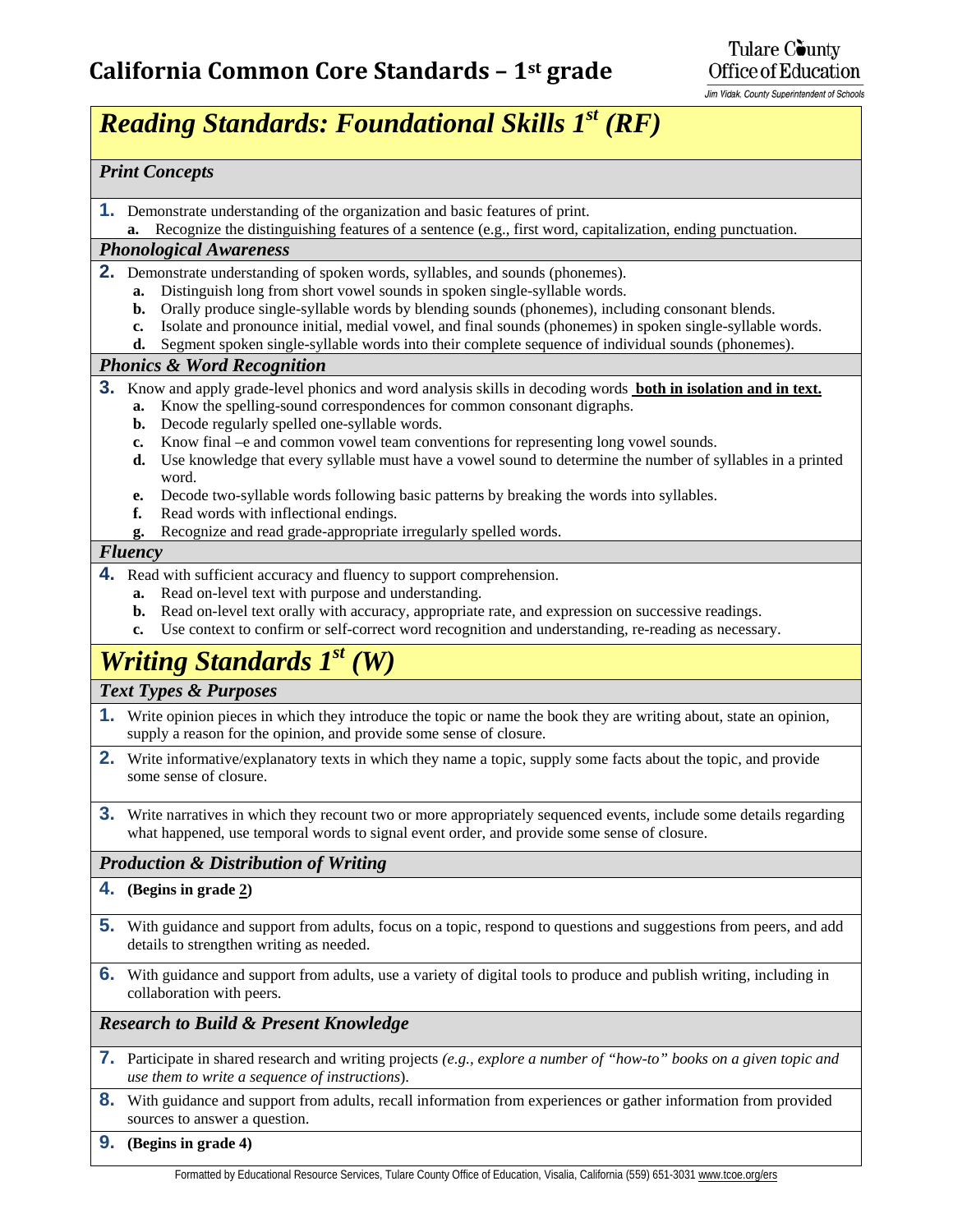## **California Common Core Standards – 1st grade**

Jim Vidak, County Superintendent of Schools

*Range of Writing*

**10. (Begins in grade 2)**

# *Speaking & Listening Standards 1st (SL)*

### *Comprehension & Collaboration*

- **1.** Participate in collaborative conversations with diverse partners about *grade 1 topics* and *texts* with peers and adults in small and larger groups.
	- **a.** Follow agreed-upon rules for discussions (e.g., listening to others with care, speaking one at a time about the topics and text under discussion).
	- **b.** Build on others' talk in conversations by responding to the comments of others through multiple exchanges.
	- **c.** Ask questions to clear up confusion about the topics and texts under discussion.
- **2.** Ask and answer questions about key details in a text read aloud or information presented orally or through other media.

### **a. Give, restate, and follow simple two-step directions.**

**3.** Ask and answer questions about what a speaker says in order to gather additional information or clarify something that is not understood.

*Presentation of Knowledge & Ideas*

- **4.** Describe people, places, things, and events with relevant details, expressing ideas and feelings clearly. **a. Memorize and recite poems, rhymes, and songs with expression.**
- **5.** Add drawings or other visual displays to descriptions when appropriate to clarify ideas, thoughts, and feelings.
- **6.** Produce complete sentences when appropriate to task and situation (See grade 1 Language standards 1 and 3 on page 26 for specific expectations.)

# *Language Standards 1st (L)*

### *Conventions of Standard English*

- **1.** Demonstrate command of the conventions of Standard English grammar and usage when writing or speaking. **a.** Print all upper- and lowercase letters.
	- **b.** Use common, proper, and possessive nouns.
	- **c.** Use singular and plural nouns with matching verbs in basic sentences (e.g., *He hops; We hop).*
	- **d.** Use personal **(subject, object)**, possessive, and indefinite pronouns (e.g., *I, me, they, them, their; anyone, everything).*
	- **e.** Use verbs to convey a sense of past, present, and future (e.g., *Yesterday I walked home; Today I walk home; Tomorrow I will walk home.)*
	- **f.** Use frequently occurring adjectives.
	- **g.** Use frequently occurring conjunctions (e.g., *and, but, or, so, because*).
	- **h.** Use determiners (e.g., articles, demonstratives).
	- **i.** Use frequently occurring prepositions (e.g., *during, beyond, toward*).
	- **j.** Produce and expand complete simple and compound declarative, interrogative, imperative, and exclamatory sentences in response to prompts.
- **2.** Demonstrate command of the conventions of Standard English capitalization, punctuation, and spelling when writing.
	- **a.** Capitalize dates and names of people.
	- **b.** Use end punctuation for sentences.
	- **c.** Use commas in dates and to separate single words in a series.
	- **d.** Use conventional spelling for words with common spelling patterns and for frequently occurring irregular words.
	- **e.** Spell untaught words phonetically, drawing on phonemic awareness and spelling conventions.